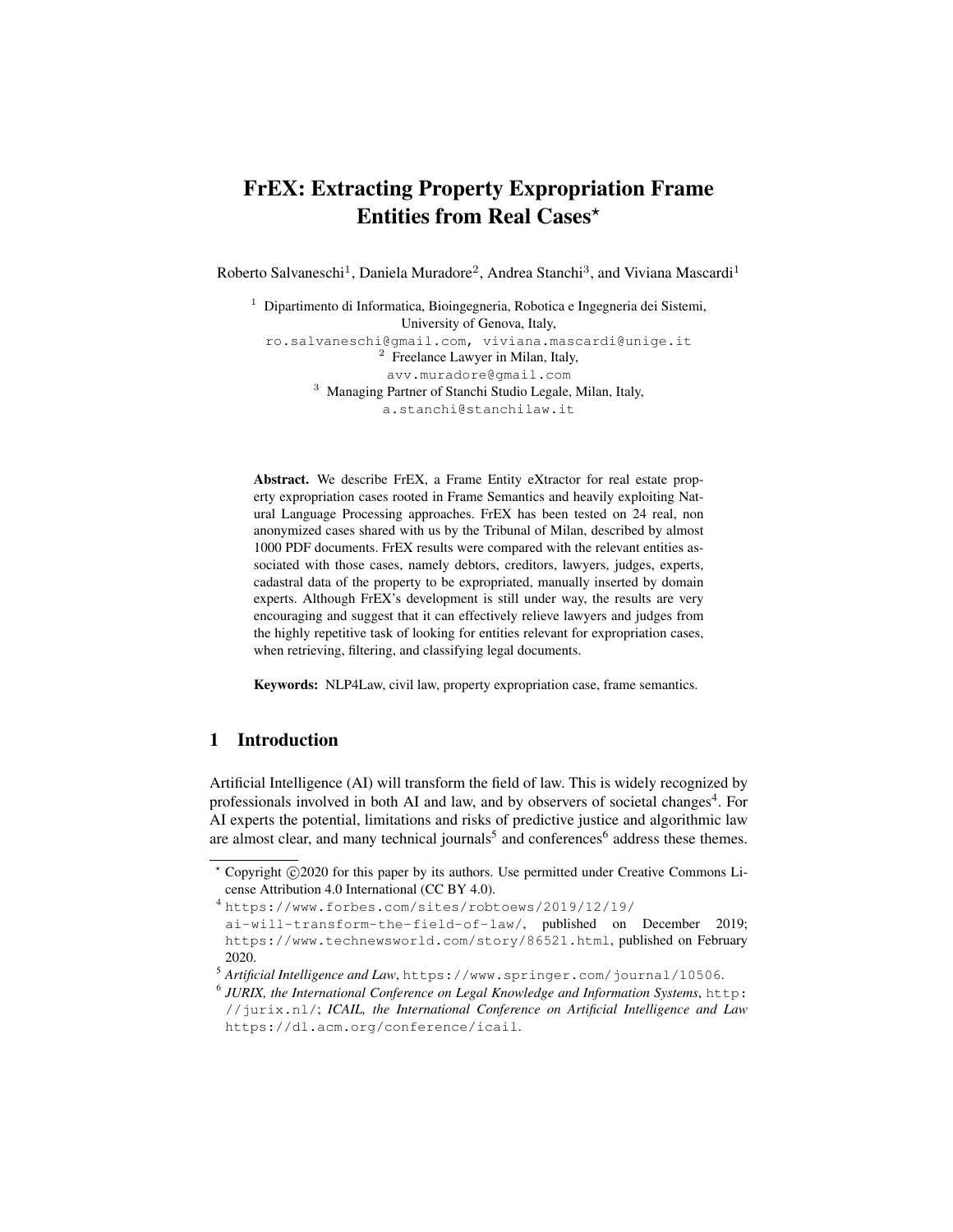#### 2 R. Salvaneschi, D. Muradore, A. Stanchi, V. Mascardi

However, despite many efforts to make AI and legal experts reach the same knowledge and awareness<sup>7</sup>, most professionals from the law field are overwhelmed by news about smart courts and AI-powered judges and cannot easily understand the technical tools behind these robotic surrogates. Sometimes they are worried, and they are not completely wrong. At the time being, all the "robotic judges" used in trials employ machine learning, most often deep learning, and some of them became famous for their biased decisions. The *State v Loomis 881 N.W.2d 749 (Wis. 2016) case* is one among the most well known examples: the Wisconsin Supreme Court upheld a lower court's sentencing decision informed by a COMPAS risk assessment report and rejected the defendant's appeal on the grounds of the right to due process. COMPAS (Correctional Offender Management Profiling for Alternative Sanctions) is a case management and decision support tool developed and owned by Equivant<sup>8</sup>, "legally opaque", because its source code cannot be inspected, and "technically opaque", being based on deep learning [24]. Using machine learning for boosting predictive justice is becoming a very lively research field, although in many cases the developed applications are academic prototypes, not yet used in real trials. Applications range from predicting decisions of the European Court of Human Rights [26] to predicting recidivism of many different crimes [8], to risk assessment in criminal justice [5]. Actually, many scientists warn about opaque predictive models also from a technical point of view, besides an ethical one [37], and advocate the adoption of interpretable models instead [34]. Looking at the struggle between scientists pushing some approaches and scientists warning against them, judges and lawyers, whose computer literacy is often a basic one (as shown for example by the results of a questionnaire compiled by 17 magistrates in 2020 [25]), become more and more confused. Is AI good or bad for them?

In this paper we present the results of a project involving two computer scientists and two lawyers, aimed at implementing a tool that suits the lawyers' needs and that – up to the authors – does not hide any unexpected ethical threat. The tool, named FrEX (Frame Entity eXtractor), is a Python application that roots into Frame Semantics [15] and exploits Natural Language Processing (NLP) to identify the *main actors*, their *role*, and the *cadastral data* of real estates in property expropriation cases. Its purpose it neither predicting trial results nor making risk assessments, but rather making life of professionals in the legal field easier by automatically retrieving data that would require a manual inspection of thousand documents otherwise.

The paper is organized as follows: Section 2 introduces the FrEX domain and overviews the related works; Section 3 describes the FrEX design and implementation; Section 4 presents the results of our experiments on real cases; Section 5 concludes and discusses the future developments of FrEX.

<sup>7</sup> The *International Association for AI and Law*, http://www.iaail.org/; the *Stanford Artificial Intelligence & Law Society*, https://law.stanford.edu/ stanford-artificial-intelligence-law-society-sails/; the *Digital Forensics: Evidence Analysis via Intelligent Systems and Practices (DigForASP) COST Action, CA17124*, https://digforasp.uca.es, involving magistrates and lawyers as participants.

<sup>8</sup> https://www.equivant.com/, last accessed September 2020.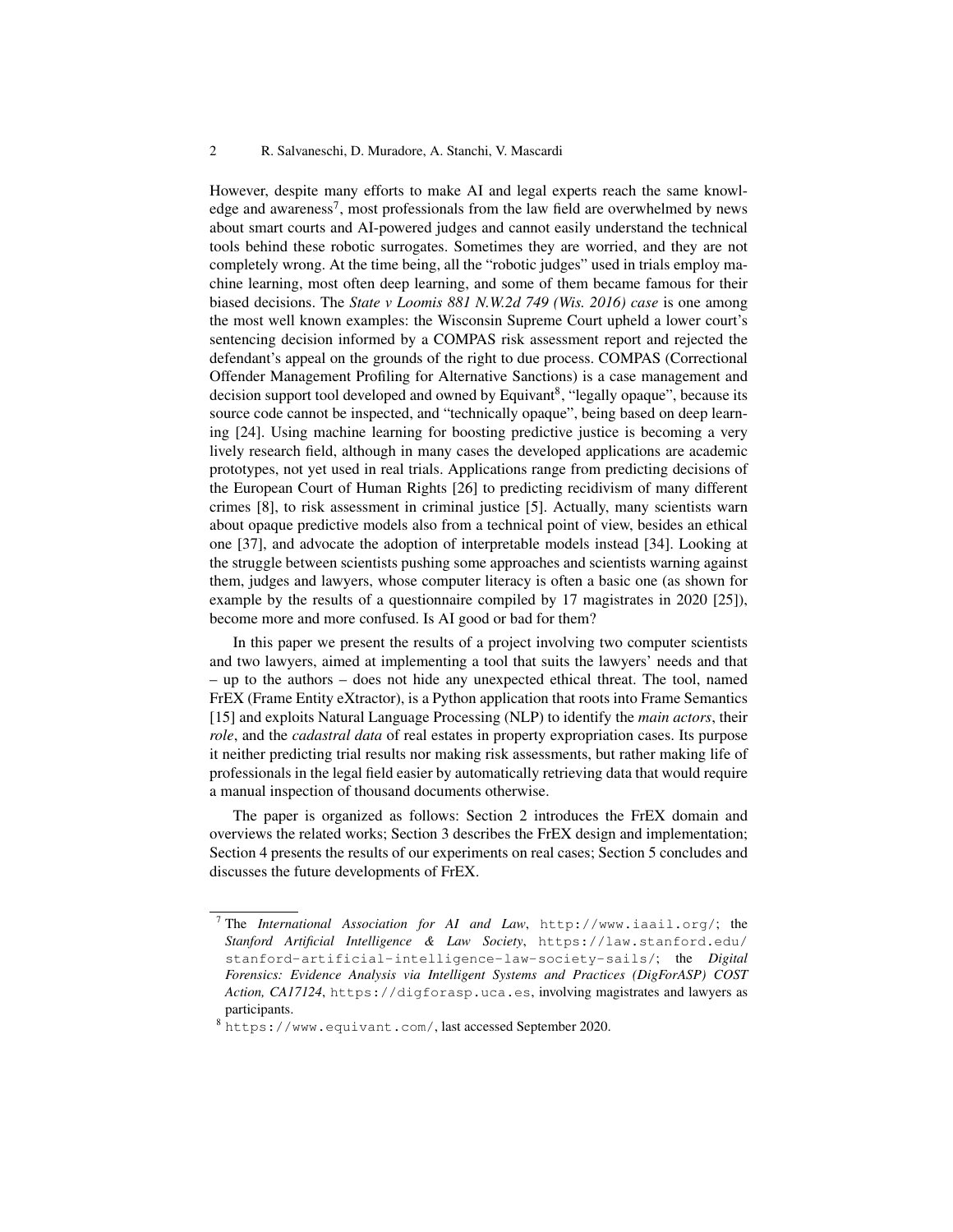#### 2 Background and Related Work

*Background.* The FrEX application domain is that of real estate distraint. Suppose that a subject is a creditor of a certain sum of money towards another, be it a person or a financial institution/company: even if the creditor manages to obtain a sentence that establishes her claim, her right cannot be satisfied if the debtor refused to give her that sum of money spontaneously. This credit can be compensated for by forced execution, by proceeding with the expropriation of a real estate of the debtor. During their life cycle, real estate expropriation cases enter in many phases and a variable amount of documents in digital form<sup>9</sup> is associated with each of them. Our data set consists of 24 expropriation cases for a total of 1157 PDF files that the Tribunal of Milan shared with us, under Non Disclosure Agreement. Each case also has a variable set of XML files associated with, including no XML file at all. These XML files are generated by hand, and contain structured information about the entities and the parties involved in the case including name, surname and fiscal code of debtors, creditors, lawyers, judges, experts, along with cadastral data of the debtor's real estate that should be distrained.

According to frame semantics as defined in the FrameNet portal<sup>10</sup>, "*the meanings of most words can best be understood on the basis of a semantic frame, a description of a type of event, relation, or entity and the participants in it.*" Although FrameNet provides some frames for the legal domain, no frame suits our needs by involving debtors, creditors, and the property that is used to satisfy the credit. Indeed, "creditor" and "debtor" lexical units are not even included in the FrameNet database. We designed our own frame as follows with the aim of complementing FrameNet from a logical point of view, but no integration with the database contents has been performed so far. For space constraint, we do not provide the definition of the entities, since they can be found in any dictionary:

*Real Estate Distraint Frame*

Core Entities

 $-$  Debtor(s)

– Creditor(s)

– Real estate(s) to be distrained

Non-Core Entities

– Lawyer(s)

- $-$  Judge(s)
- $-$  Expert(s)

FrEX aims at automatically extracting the frame entities above from the PDF files associated with property expropriation cases.

<sup>&</sup>lt;sup>9</sup> The Civil Telematic Process ("PCT") is a project initiated by the Italian Ministry of Justice for improving the quality of judicial services in the civil law sector by making – besides other goals – documents associated with sentences available in digital form.

<sup>&</sup>lt;sup>10</sup> FrameNet is a lexical database containing over 1,200 semantic frames, 13,000 lexical units, 202,000 example sentences, https://framenet.icsi.berkeley.edu, accessed on September, 2020.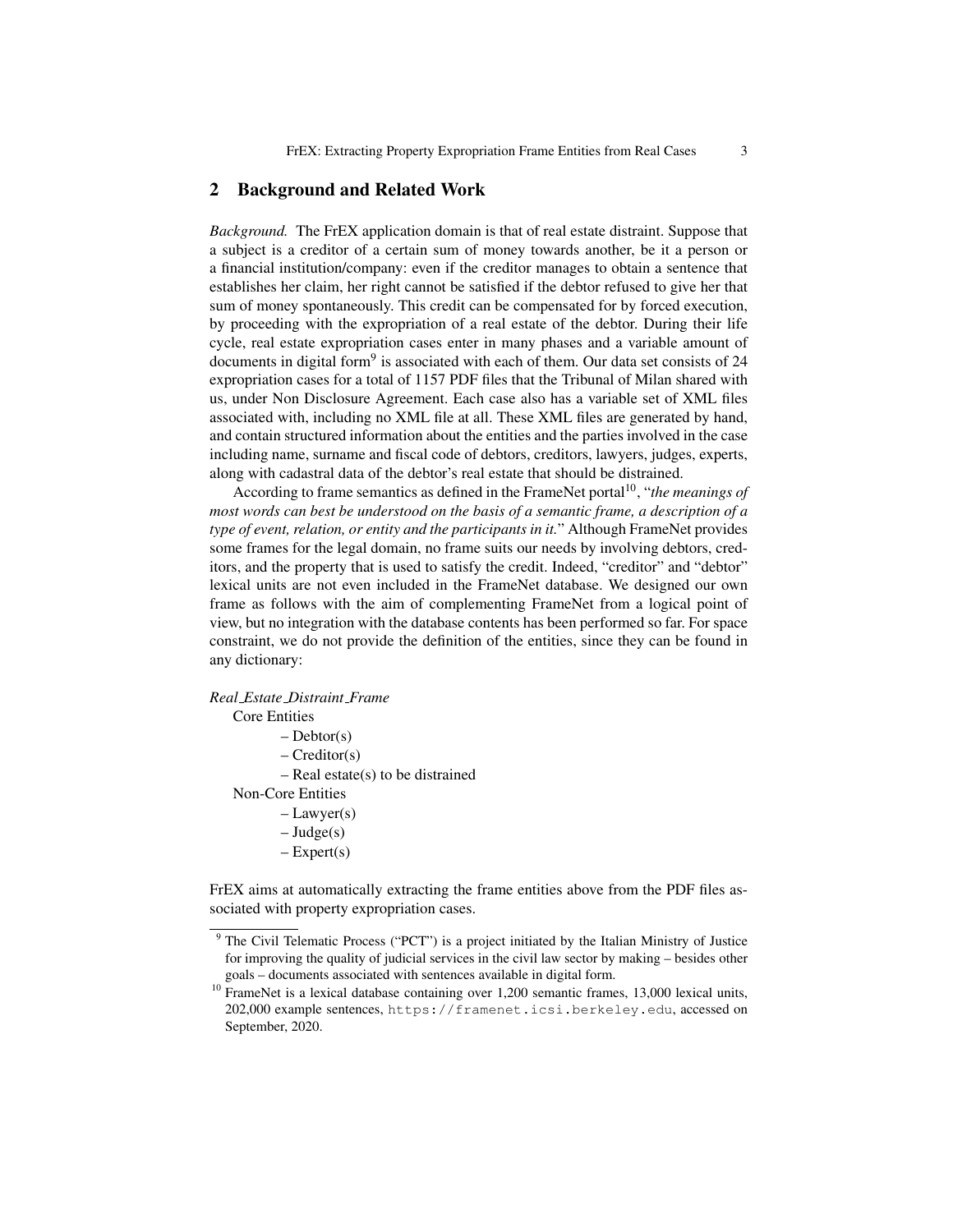*Related Work.* "*Many industries have embraced NLP approaches, which have altered healthcare, finance, education and other fields. The legal domain however remains largely underrepresented in the NLP literature despite its enormous potential for generating interesting research problems.*" This statement, quoted from the Introduction to the Proceedings of the First Natural Legal Language Processing Workshop [3], describes the current situation of NLP in the legal domain. Scientists and legal experts are in fact just starting to understand that, among the many AI techniques and tools, NLP may play a major role to help lawyers and magistrates in document filtering, tagging and retrieval, without generating those ethical and legal concerns that algorithms used for predictive justice may indeed raise.

Although the idea of exploiting NLP for law has been explored, in a fragmented way, since the seventies of the last century [18, 22, 27, 38], and even more in recent times [16, 19, 36], the full awareness of its potential is almost recent. As an example, the MIning and REasoning with Legal texts project<sup>11</sup> funded by the European Union's Horizon 2020 research and innovation programme closed at the end of 2019, the Natural Legal Language Processing Workshop was at its second edition in 2020 [2], and the special issue *NLP for legal texts* of the AI and Law journal was published in 2019 [33].

Many research activities and projects in the NLP and law domain are now being carried out; those more closely related to ours can be divided into two main categories: those where NLP is exploited for performing highly repetitive tasks in the legal domain and those dealing with frame semantics for the legal domain.

Most works in the first category address the problem of summarizing legal texts and courts decisions [14, 17, 20, 29, 32], that is very distant from the problem we tackle. The works by Cardellino et al. [10, 11], who implemented an information extraction tool based on active learning for natural language licenses that need to be translated to RDF, are the most similar to ours, but the different application domain and the different approach they followed make them not easily comparable.

As far as the adoption of frame semantics for the legal domain is concerned, a few attempts exist, along with works on legal ontologies and their learning from text. Ontology learning [12] requires to identify the main concepts that characterize a document, taking their lexical semantics into account, the role they play therein, and to associate them with the right existing concepts in the ontology, if any, or to create new ones. This "entity finding" activity, aimed at putting each concept or individual in the right place in the ontology, shares some similarities with the frame entity finding activity described in this paper. The connections between FrameNet-style knowledge description and ontologies has indeed been recognized by many authors, also for managing fundamental legal concepts [1]. In a paper dating back to 2009 [39], Venturi et al. focussed on methodological and design issues, ranging from the customization and extension of the general FrameNet for the legal domain to the linking of the developed resource with already existing Legal Ontologies. Bertoldi et al., instead, pointed out the limitations of using FrameNet frames to build legal ontologies [7] and moved some initial steps in the development of a legal frame-based lexicon for the Brazilian legal language [6]. Although not based on frames, we may also mention – being tailored to the Italian language – the work by Lenci et al. who presented a method and preliminary results of

<sup>11</sup> https://www.mirelproject.eu/index.html, accessed on September 2020.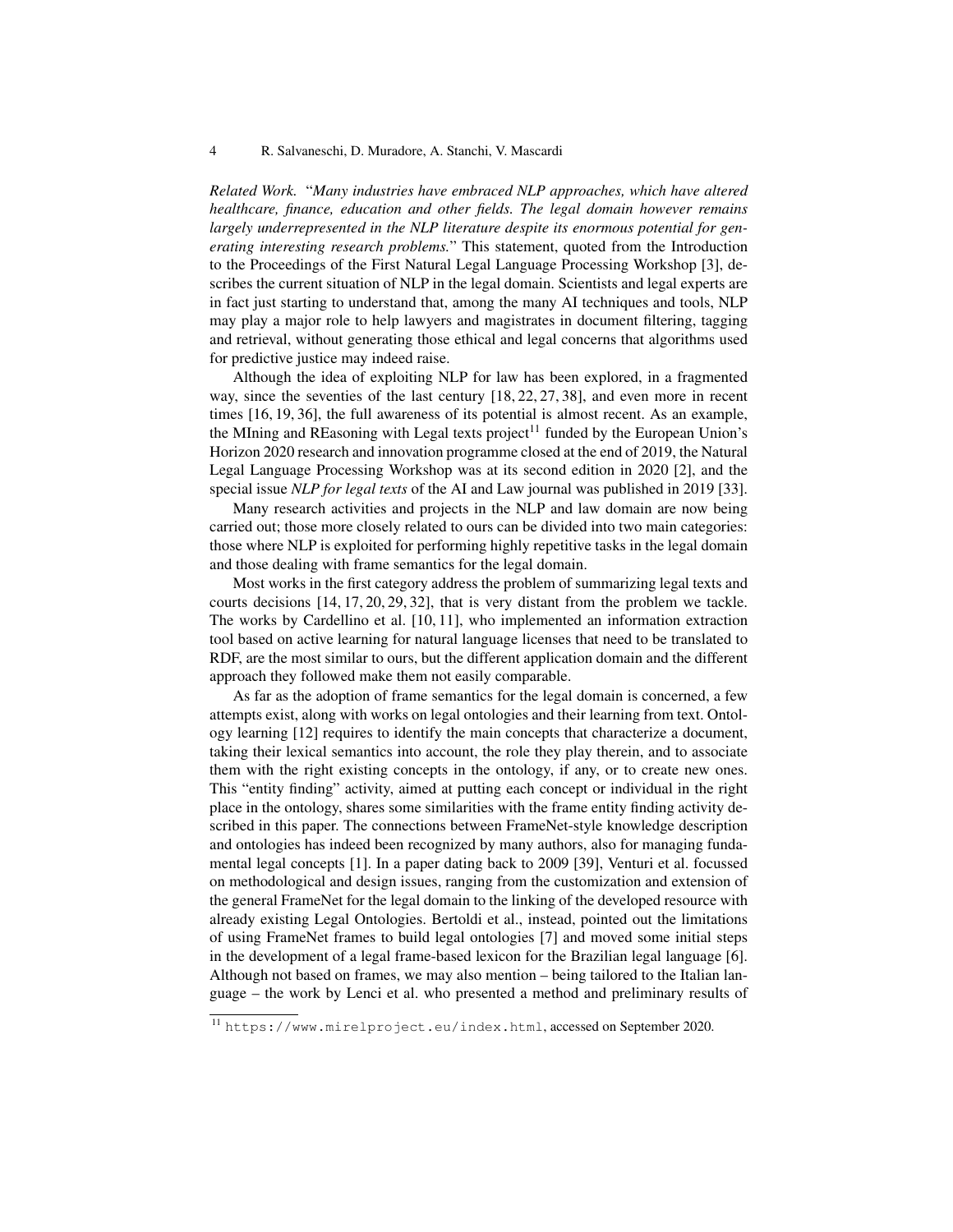a case study in automatically extracting ontological knowledge from Italian legislative texts [23].

### 3 FrEX Design and Implementation

For designing FrEX we followed the pipes and filters architectural pattern [28] where independent entities, called filters, perform transformations on data. Once filters have processed the received input, the other type of component, called pipes, serve as connectors for the stream of data being transformed in the way requested by the program. Figure 1 shows the FrEX pipes and filters:

- white rectangles stand either for inputs to FrEX (the PDF and XML files), or for off-the-shelf software resources that we used to implement FrEX (the RDRP Tagger and the Italian Dictionary);
- blue ellipses are filters that receive in input what written in their entering arrows and return as output what specified in the outgoing arrows;
- green rectangles represent the FrEX final output;
- the orange rectangle stands for a feature under development at the time of writing: the filter that links cadastral data in their standard, but barely readable, Italian cadaster format with their explicit civic address is not yet available.



Fig. 1. FrEX architecture.

The RDRP Tagger is a tool developed by Nguyen et al [30] to perform part-of-speech (POS) tagging. It follows a set of rules to label words in a given text; since those rules are inferred via machine learning techniques, the RDRP Tagger can label text in many different languages as long as a proper training set is available. On the RDRP Tagger's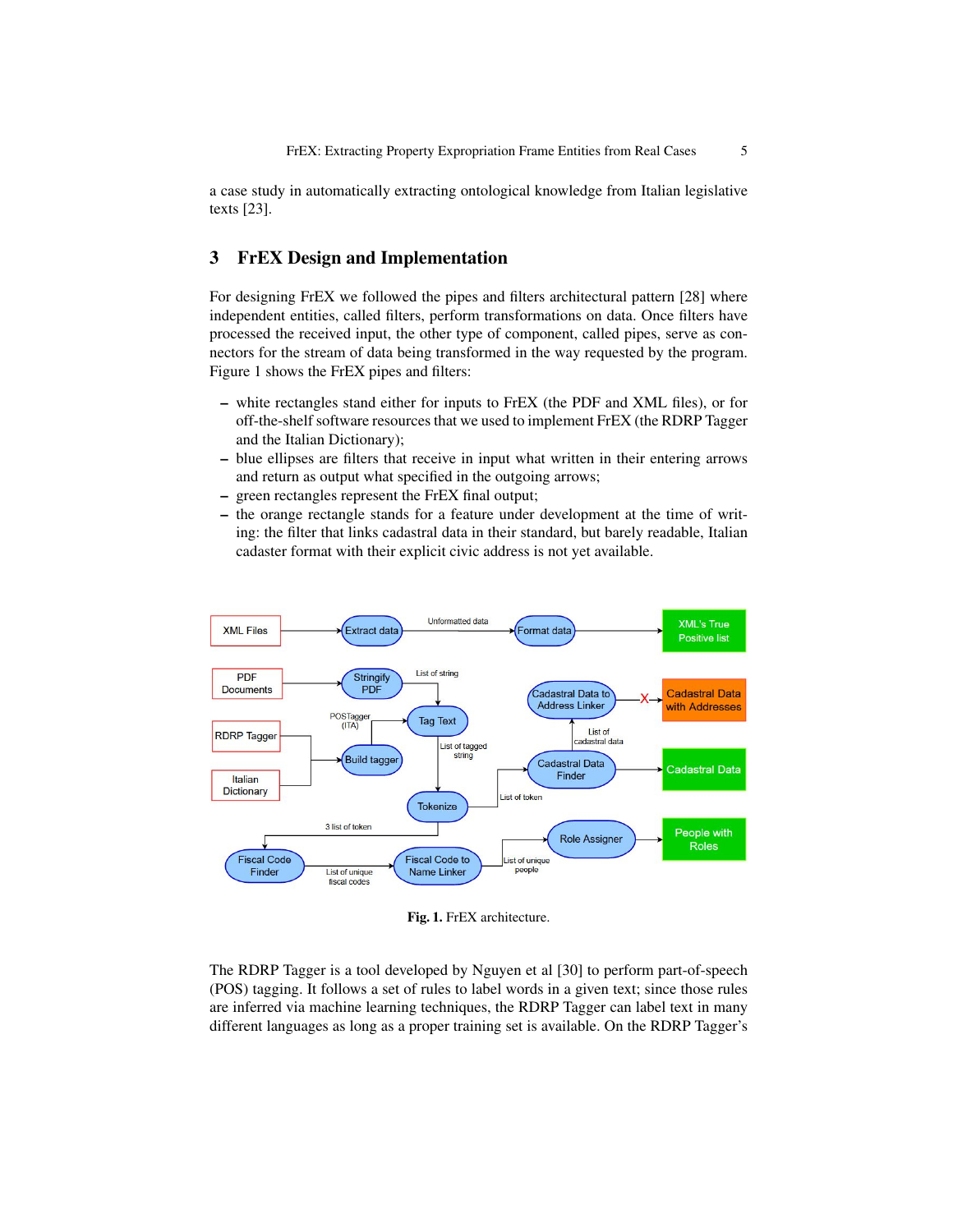web site<sup>12</sup> it is possible to find and download dictionaries for more than 15 different languages and Italian is one of them. We used it to train the tagger for Italian.



Fig. 2. FrEX workflow.

Below we briefly discuss the implemented filters. The workflow they are involved in, shown in Figure 2, was built for real estate expropriation cases, but as suggested by Software Reuse in Practice [21] it was kept as general as possible, to possibly adapt to other legal cases. The functions implementing them amount to almost 1400 lines of

<sup>12</sup> http://rdrpostagger.sourceforge.net/, accessed on September 2020.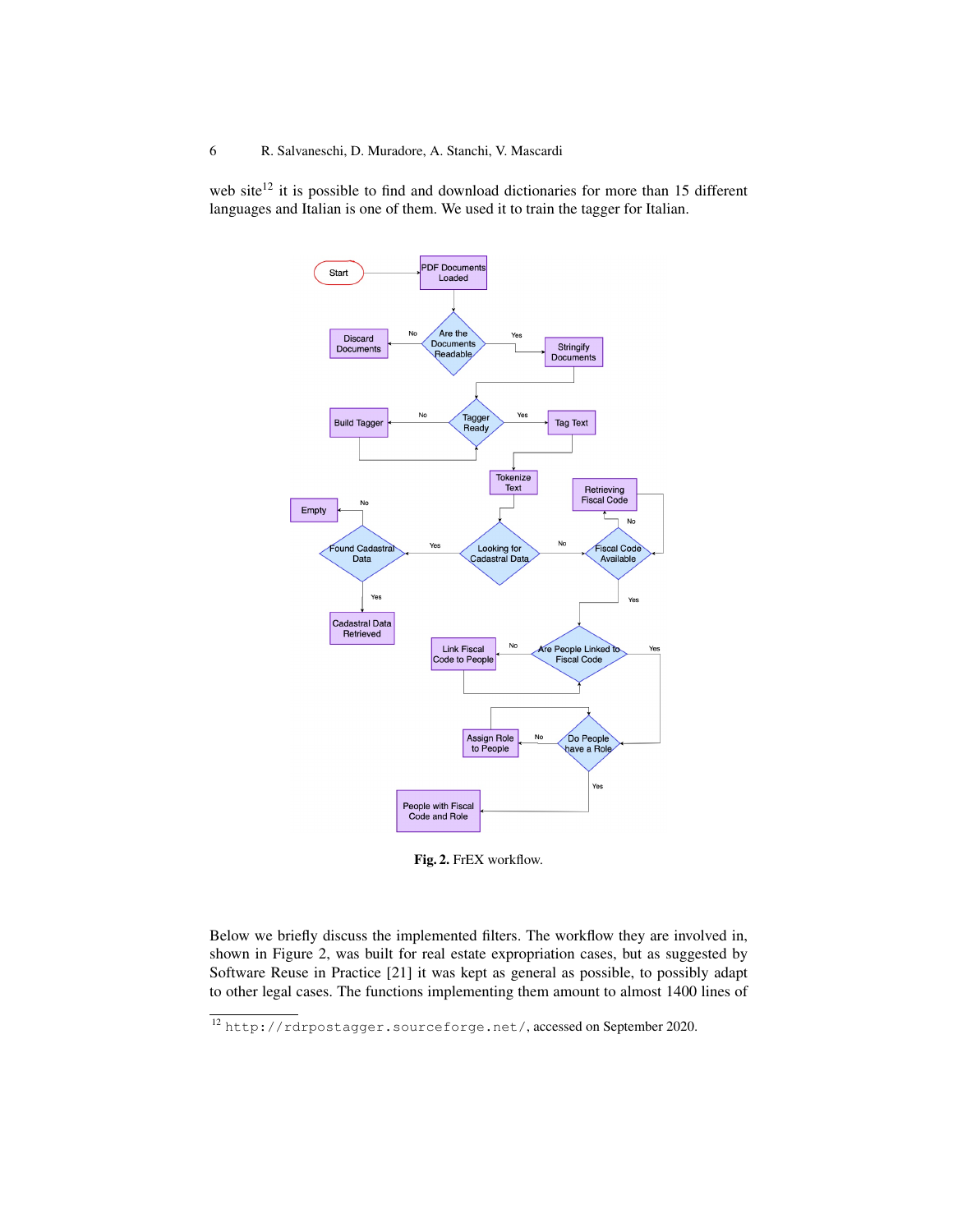Python code, whereas the FrEX main consists of almost 500 lines of code.

*Stringify PDF* receives in input all PDF documents for one case and returns as output an array of array of strings. The output list contains all documents as lists and each cell of the inner list is the string version of the document's phrases. To convert PDF text to string we relied on the library called Tika $^{13}$ .

*Tag Text* receives in input the string version of the PDF text and a tagger, which is the one built by the Build Tagger filter explained below, and returns as output an array which follows the structure of the string passed as input, but where each word has an associated tag from the Coarse-grained and Fine-grained tags [9] of the ILC/PAROLE tagset [31], compliant with the EAGLES international standard $^{14}$ .

*Tokenize* receives in input the tagged version of the PDF text transformed into a string and returns as output three new arrays, each with one word per cell:

- Raw Tokens array each cell of this array contains one word with no tag;
- Tagged Tokens array each cell contains one word with the corresponding assigned tag in the form '*[word]/[tag]*';
- SP Tokens array contains the untagged version of words tagged as SP, which is the 'Proper Noun' tag in the EAGLES standard.

Below we show an example of the Tokenize output:

```
Source: TRIBUNALE ORDINARIO - MILANO NOTA DI ACCOMPAGNAMENTO PER L'ISCRIZIONE A
          RUOLO DI UNA PROCEDURA DI ESPROPRIAZIONE IMMOBILIARE Si chiede [...]
Raw: ['TRIBUNALE', 'ORDINARIO', 'MILANO', 'NOTA', 'DI', 'ACCOMPAGNAMENTO',
'PER', 'L'ISCRIZIONE', 'A', 'RUOLO', 'DI', 'UNA', 'PROCEDURA', 'DI',
          'ESPROPRIAZIONE', 'IMMOBILIARE', 'Si', 'chiede']
Tagged: ['TRIBUNALE/S', 'ORDINARIO/A', 'MILANO/SP', 'NOTA/SP', 'DI/E',<br>'ACCOMPAGNAMENTO/S', 'PER/E', 'L'ISCRIZIONE/S', 'A/SP', 'RUOLO/S', 'DI/E',<br>'UNA/RI', 'PROCEDURA/S', 'DI/E', 'ESPROPRIAZIONE/S', 'IMMOBILIARE/A',<br>'Si/PC
```
*Fiscal Code Finder* receives in input an array of tokens and returns a dictionary of unique fiscal codes extracted from those tokens. Italian Fiscal Codes have a peculiar structure that stands out from other words and is built on personal information: some of them are clearly readable, such as the person's year of birth, others require some decoding, like the place the person was born in, while others are guessable at most, such as name and surname. Figure 3 (left) gives an example of how a fiscal code looks like. Understanding if tokens in a list are or are not fiscal codes can be performed in linear time, if the tokens have been correctly parsed, but unfortunately the tokens we worked on were produced from processing PDF documents and the final result was not as clean as if starting from fiscal codes written in ASCII. Most fiscal codes turned out to have been split so a token-by-token checking approach was not possible: we had to merge adjacent tokens in the array until all the fiscal code parts were combined into a

<sup>13</sup> https://tika.apache.org/, accessed on September 2020.

<sup>14</sup> http://www.ilc.cnr.it/EAGLES/browse.html, accessed on September 2020.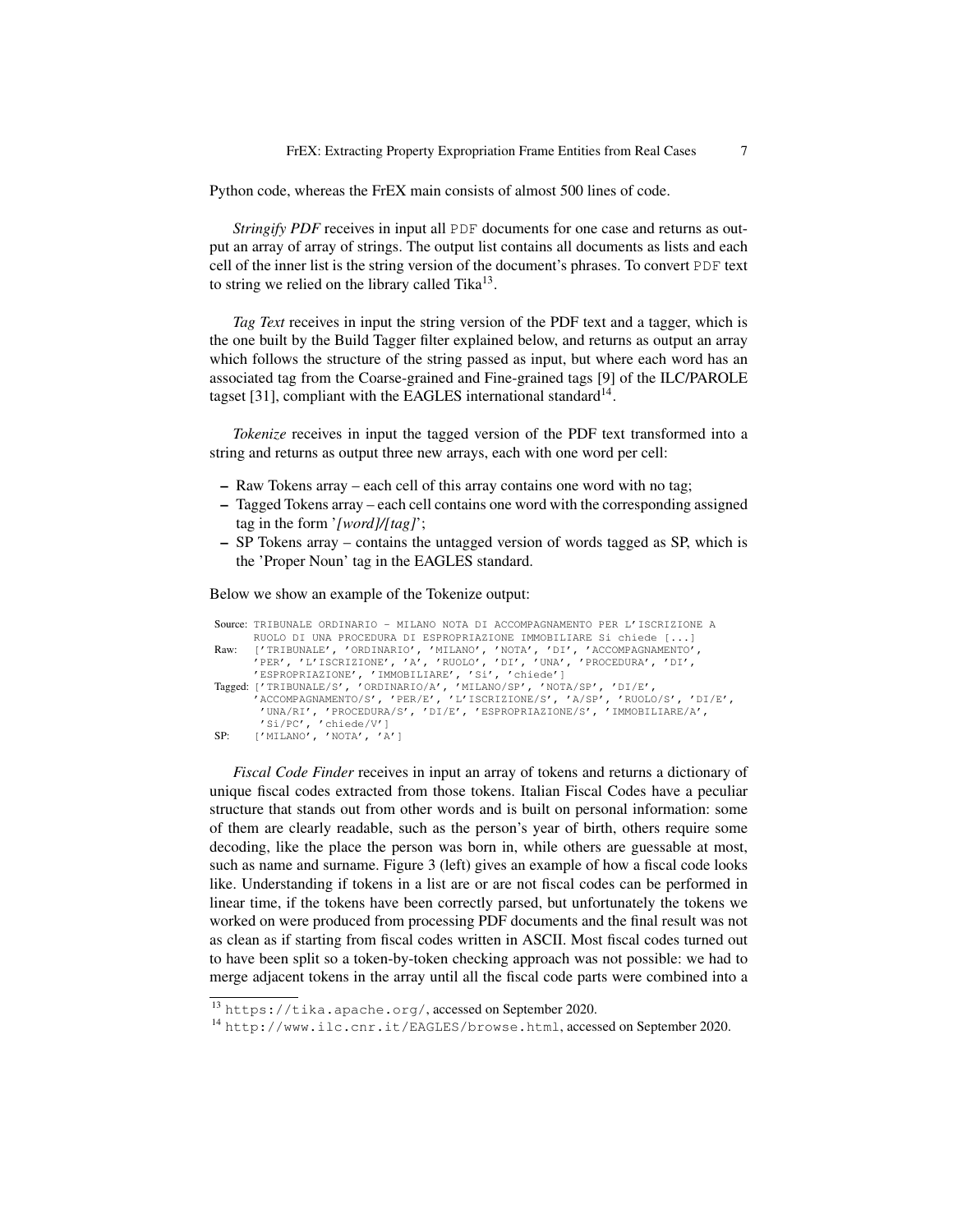single string again. This merging process starts every time the program finds a word, or a couple of words, that suggest that a fiscal code may appear immediately after, such as 'cf' or 'fiscal code'. Recognized fiscal codes are stored in a dictionary as keys and their corresponding values are their indexes in the used tokens list. Storing fiscal codes in this way allowed us to ensure their uniqueness.

*Fiscal Code to Name Linker* receives in input the dictionary of fiscal codes produced by the Fiscal Code Finder and returns as output a list of couples where the first element is the fiscal code and the second is the person's name and surname, stored as a string. Figure 3 (right) shows this structure.

*Role Assigner* receives in input the list of couples produced by the Fiscal Code to Name Linker filter and returns a list of couples where the first element is the person's name and the second is the role w.r.t. the *Real Estate Distraint Frame* semantic frame (debtor, creditor, etc).

*Cadastral Data Finder* receives in input the list of tokens produced by the Tokenize filter and returns as output a dictionary where keys are the cadastral data in a very technical – but standard for the Italian cadastre – format, namely "Foglio [some integer] Particella [some integer] Subalterno [some integer]". We choose to use a dictionary to store cadastral data to ensure their uniqueness.

*Cadastral Data to Address* receives in input the dictionary produced by the Cadastral Data Finder and returns as output another dictionary where keys are cadastral data and values are their addresses. Unfortunately, extracting full and human readable addresses (street, civic number, postal code, municipality) from cadastral data is even harder than associating personal data of people with their fiscal codes: there is little possibility of guessing the civic address from Foglio, Particella, and Subalterno. The only proper way to face the problem would be to query a database that we could not access, and hence the actual dictionary values are lists of tokens that may or may not contains the address. This explains the orange box in Figure 1.



Fig. 3. Fiscal Code example (left) and Fiscal Code to Name Linker filter's output (right).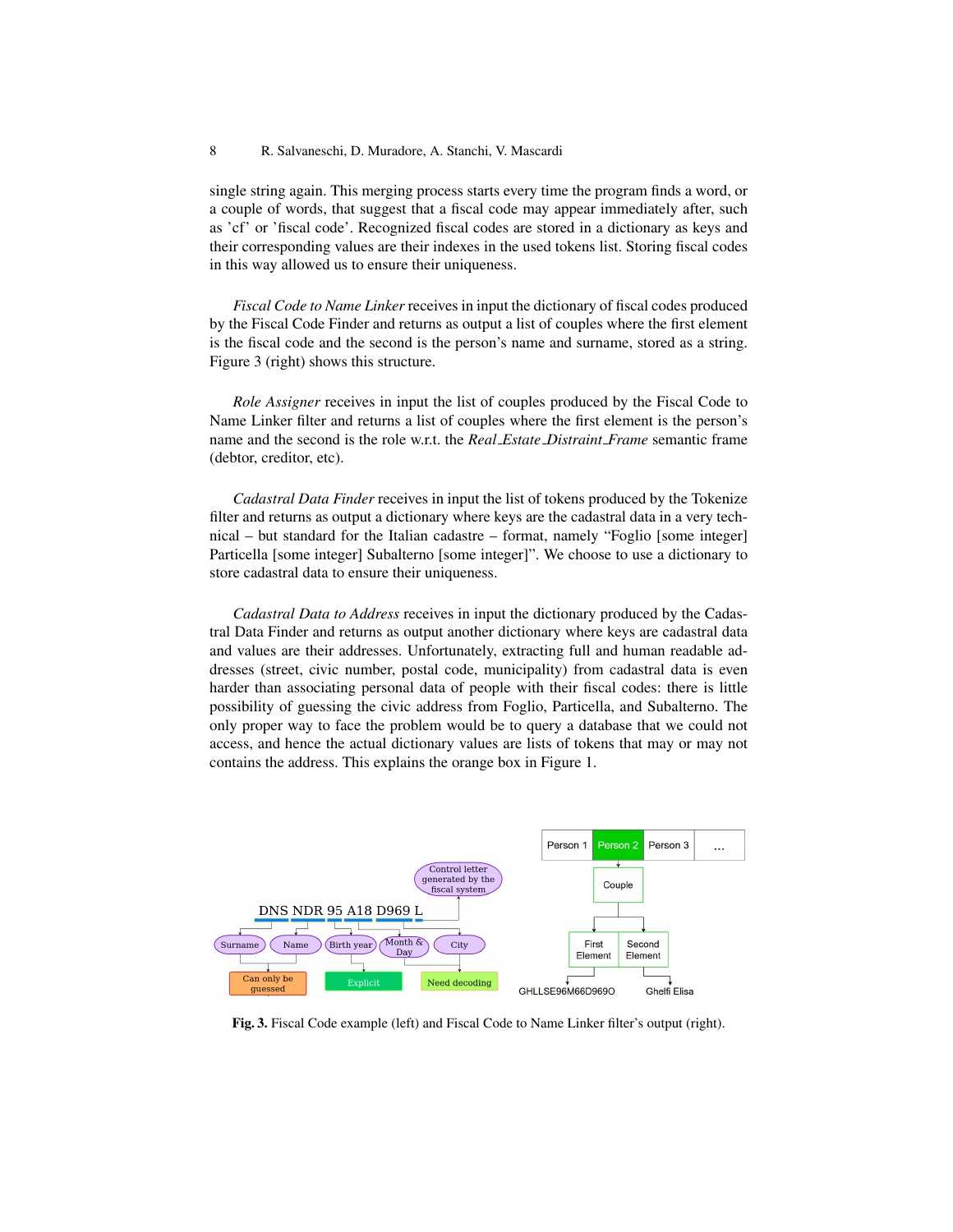*Build Tagger* receives the RDRP Tagger and a dictionary – in our case the Italian one – and returns a ready-to-use POS Tagger for the dictionary's language.

*Extract Data* receives in input an XML file and returns the lists of frame entities belonging to the *Real Estate Distraint Frame* semantic frame:

- Debtors List with name and surname of all people whose associated role is debtor;
- Creditors List with name and surname of all people recognized as creditors;
- Lawyers List list with name and surname of all people recognized as lawyers;
- Experts List list with name and surname of all people recognized as experts;
- Judges List list with name and surname of all people recognized as judges;
- Cadastral List list of all triples of integer numbers that stands for the cadastral data;

Debtors and creditors may be juridical entities, in which case Extract Data recognizes them as '*people*' and saves them in the proper list along with their data.

*Format Data* receives in input the six lists generated by Extract Data and returns two lists as output:

- People List a list with all people listed in some of the input lists, saved as string with the following format: "[FiscalCode] [Name Surname]; [Role;] +||[CompanyCode] [CompanyName TypeOfCompany];[Role;]+";
- Cadastral List a list of cadastral data linked to the real estate property and stored with the following format: "[Address] - Foglio [int] Particella [int] Subalterno [int]";

It is in theory possible that one person or company plays two or more distinct roles in the same case. If this is the case, the second, third, n-th role are attached to the previous one with a ";" in the back.

#### 4 Experiments

In this section we discuss the results obtained by using FrEX for people retrieval, roles recognition and cadastral data retrieval.

FrEX allows users to manually tune some parameters; all the experiments presented here refer to the standard settings, which are those that allow FrEX to achieve the best overall results according to our empirical tests: for people retrieval, "windows" involve 20 tokens; at the first round of search for persons, only proper nouns are considered, but if no result is obtained in this way then the window is enlarged by 5 tokens and common nouns are also considered. For role retrieval, we consider a "window" of 40 tokens, 20 left and 20 right the current word. To verify the correctness of FrEX results we compared its output to those in the XML files associated with the 24 cases. Unfortunately, we soon realized that XML files were far from being complete, as most people retrieved by FrEX did not appear therein, but – by performing a random manual check – we could verify that they were indeed persons mentioned in the PDF documents, often with correctly associated Fiscal Code and Role. To make the evaluation as scientific and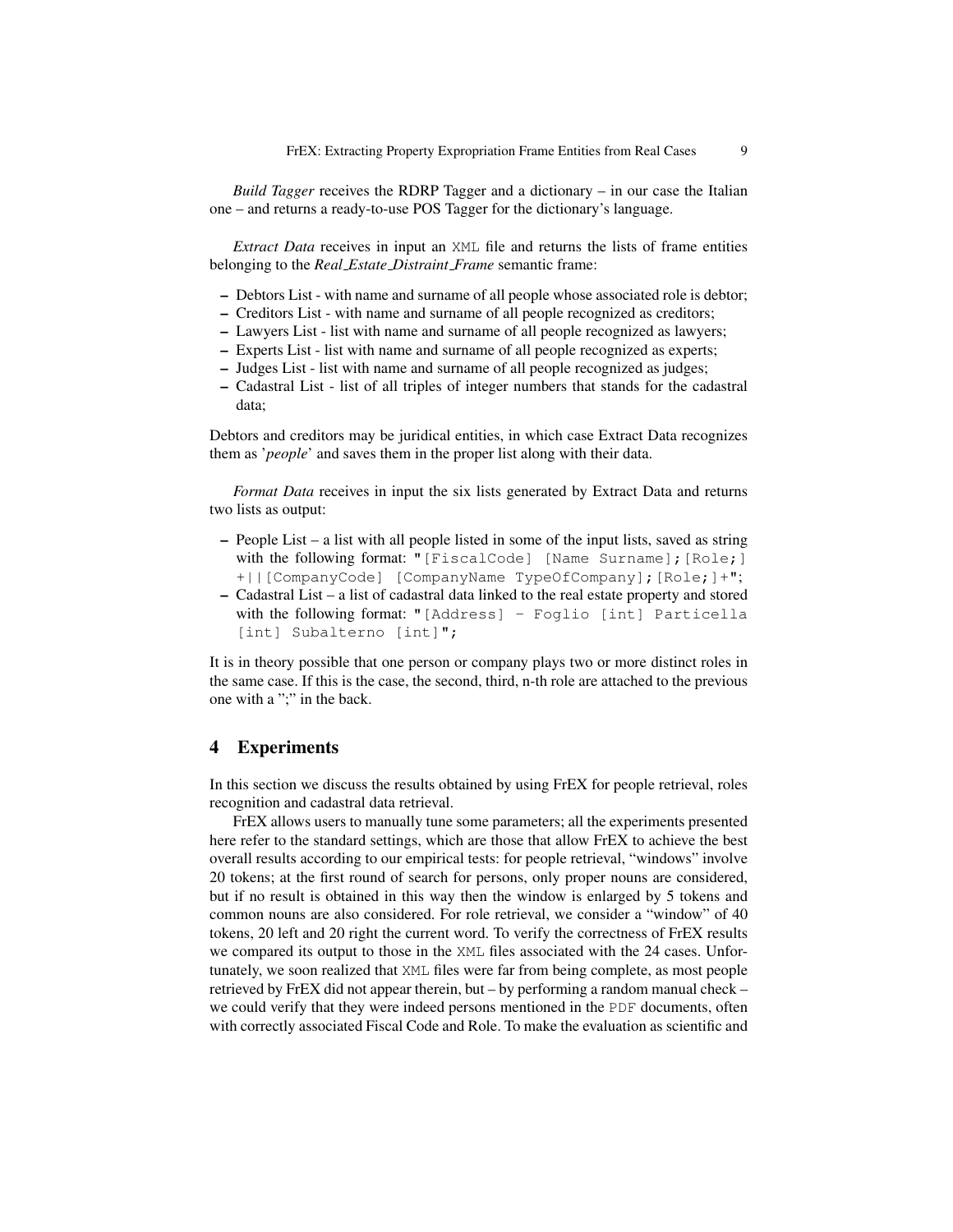#### 10 R. Salvaneschi, D. Muradore, A. Stanchi, V. Mascardi

reproducible as possible, we still assumed the XML files to contain the 'gold' labels. We tagged those entities that were not found in the XML files as "unknown", but this does not necessarily mean a wrong retrieval result by FrEX. Given that the only gold labels we could count on are not 'as gold as expected', the significance of FrEX's precision and recall is limited.



Fig. 4. People – left –, Roles – center –, and Cadastral Data – right – recognition: success (green), failure (red) and not in XML (yellow) rates.

*People Retrieval.* A person is considered as correctly retrieved by FrEX when his/her fiscal code is found and linked to the proper name and surname. If a fiscal code retrieved by FrEX does not belong to the XML file, then that person is considered as "unknown". A retrieval is correct if the name and surname for a certain fiscal code found in the XML files and returned by FrEX are exactly the same, regardless the order. Figure 4, left, shows the FrEX performance on the people retrieval task. As we can see most people are unknown, but the retrieval success rate is higher than the failure rate, that is the most relevant result for our purposes.

In order to identify a person, FrEX searches first his/her fiscal code, then looks at adjacent words labeled as *proper noun* (SP tag) by the POSTagger in a "window" of tokens from the found fiscal code and checks if one of those proper nouns could be the one that generated the three-letter sets contained in a fiscal code and corresponding to name and surname (see Figure 3, left). Limiting the research to words labeled as SP allows FrEX to avoid retrieving wrong words, but the POSTagger is not working perfectly and some names may be tagged incorrectly; if the search fails, then names corresponding to fiscal codes can also be looked for among entities not tagged as proper nouns. This, of course, makes the algorithm much more inefficient, and it is in fact up to the user to switch this feature on or off.

In the FrEX standard settings, besides proper nouns also common noun are looked for. Dino Campana (an Italian poet) would be retrieved even if "Campana" is a common noun meaning "Bell", but Francesca Neri (an Italian actress) would not, as "Neri" corresponds to the adjective "Black" in plural form, and would be labeled as an adjective and hence ignored during the proper noun search.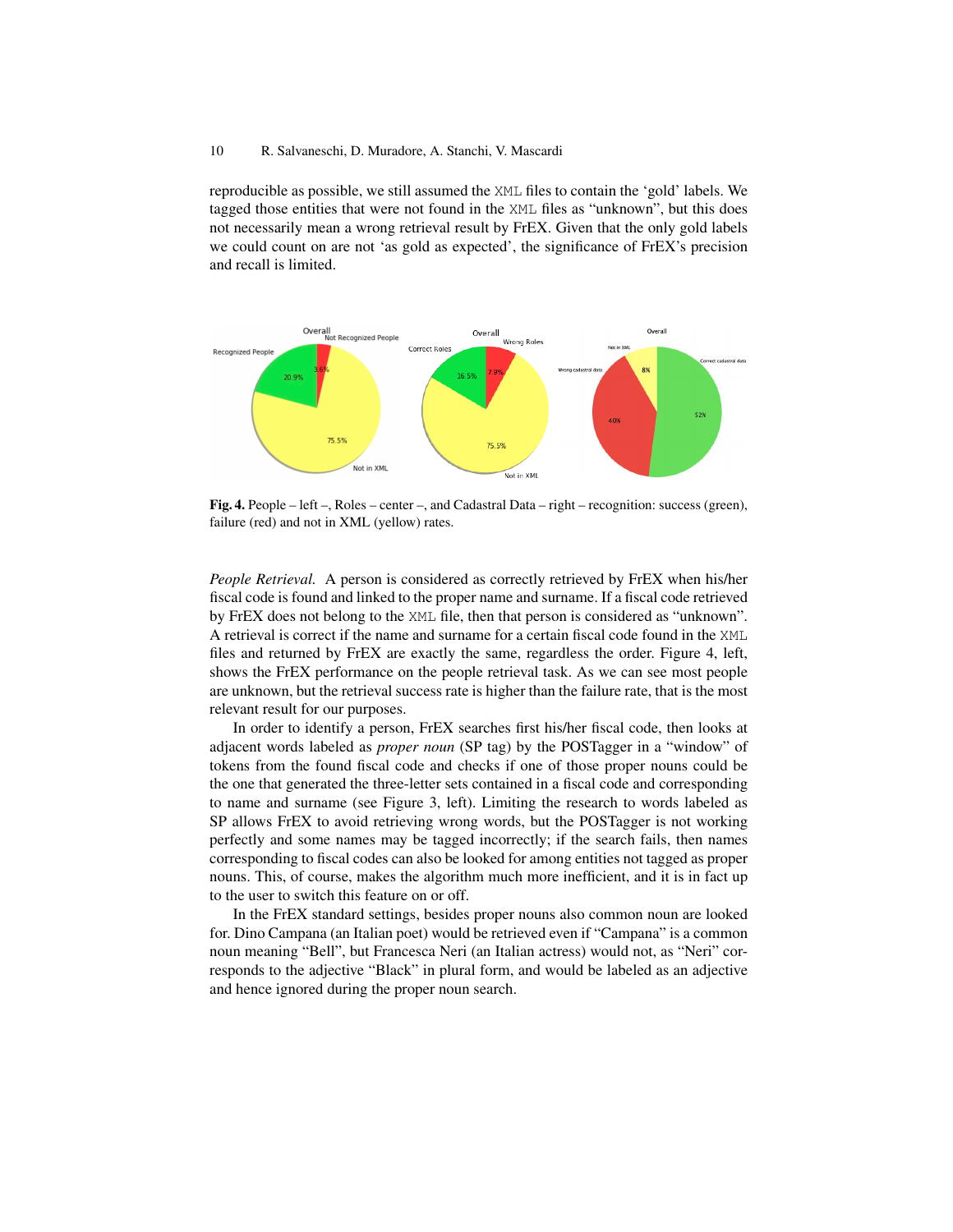*Summary of FrEX's performance on people retrieval.*

| <b>- Precision =</b> $\frac{ \{People \text{ in } XML\}  \cap  \{People \text{ recognized by } FrEX\} }{ \{People \text{ recognized by } FrEX\} } = 22\%$ |
|-----------------------------------------------------------------------------------------------------------------------------------------------------------|
| - <b>Recall</b> = $\frac{ \{People \text{ in XML}\} \cap  \{People \text{ recognize } by \text{ FrEX}\} }{ \{People \text{ in XML}\} } = 85\%$            |
| - <b>F-measure =</b> $2 \times \frac{\text{Precision} \times \text{Recall}}{\text{Precision} + \text{Recall}} = 35\%$                                     |

*Roles Recognition.* A role can be considered as properly recognized by FrEX when the profession assigned by the program to a certain person is the same as the profession associated with that very same person in the XML files. People not mentioned in XML files are labeled as unknown, as before, since we cannot automatically decide whether the role assigned by FrEX was correct or not. This means that results from people retrieval and roles recognition are connected, as explained in the following example where Roberto Salvaneschi is a lawyer:

- if Roberto Salvaneschi is correctly retrieved and FrEX assigns him the role of Lawyer, then we have a hit for both people retrieval and roles recognition;
- if Roberto (without surname) is retrieved and FrEX assigns him the role Lawyer, then we have a miss for both people retrieval and roles recognition since we cannot be sure that the recognized Roberto, is actually Roberto Salvaneschi;
- if Roberto Salvaneschi is retrieved and FrEX assigns him the role of Debtor, then we have a hit for people retrieval and a miss for roles recognition.

To recognize a role we must first retrieve the person so the success rate of roles recognition will never exceed that of people retrieval. Figure 4, center, shows the results obtained by the FrEX on roles recognition. To assign a role to a person, the FrEX picks all words inside a certain "window" from the name of the interested person, then a formula is applied to each word to give them a weight and compute a value for each word. Weight of words depend on their presence inside a list of keywords and on the distance between the person's name/surname and the current word. Keywords are sets of words for each role that are linked to the roles, some of them may be shared among more roles. At the end of the computation all roles are ranked by their values and reordered according to a heuristics. The heuristics takes into account that some roles can easily get higher values than others due to the wide and common use of some of their keywords. For example, if Viviana Mascardi turns out to play both the debtor and creditor roles, and the ranking of those roles are the same, FrEX associates to her the debtor role since she is a person. If instead of Viviana Mascardi we had University of Genova, then FrEX would assign to it the role of creditor because it is an institute/company. More accurate heuristics together with a better and richer definition of keywords for each role would definitely improve the FrEX's role recognition performances.

*Summary of FrEX's performance on roles recognition.*

**- Precision** =  $\frac{|\{\text{Roles in XML}\}\cap \{\text{Roles recognized by FrEX}\}\|}{|\{\text{Roles recognized by FrEX}\}\|} = 18\%$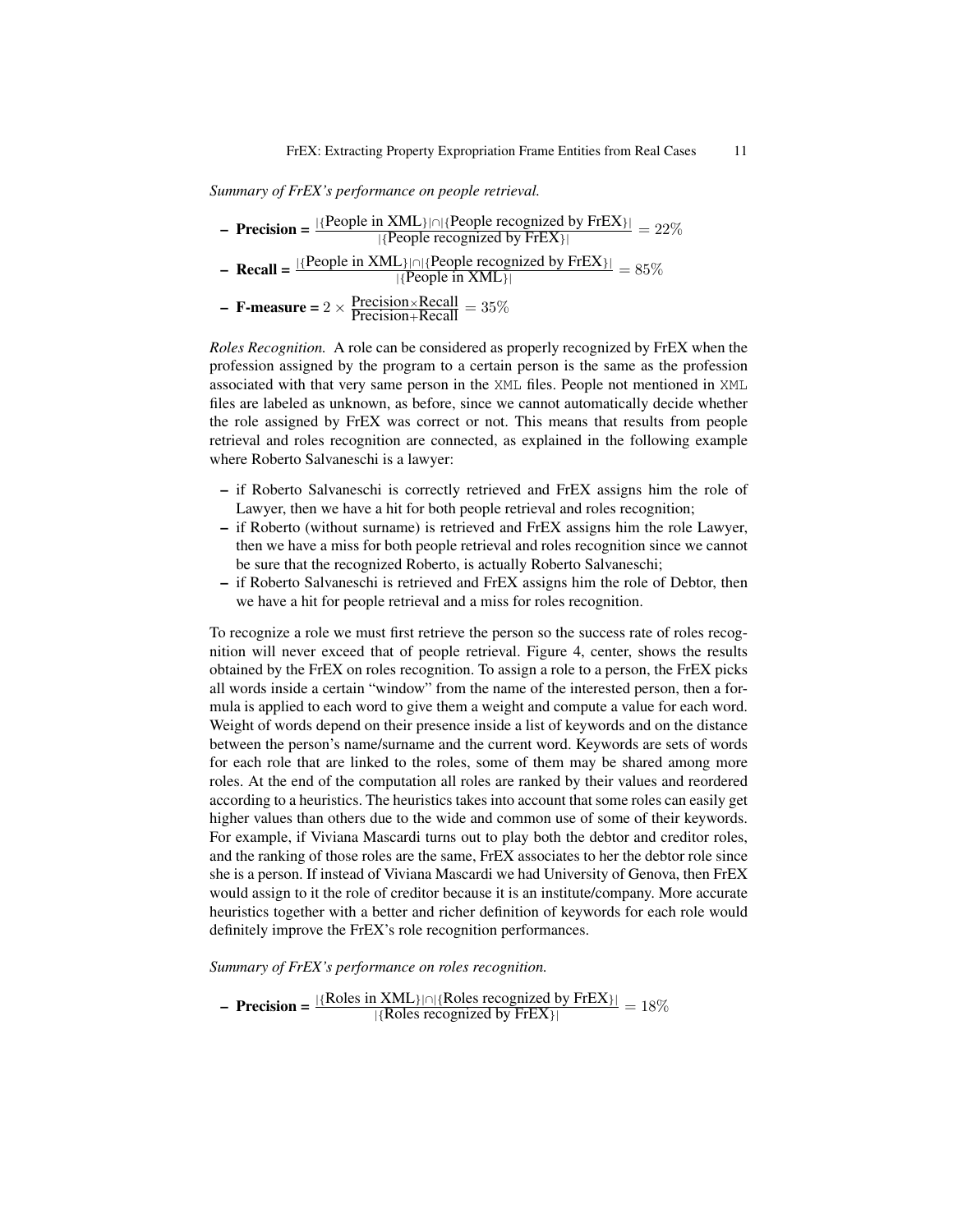12 R. Salvaneschi, D. Muradore, A. Stanchi, V. Mascardi

– Recall =  $\frac{|\{\text{Roles in XML}\}\cap {\{\text{Roles in XML}\}\}}{|\{\text{Roles in XML}\}\}}$  = 68%

- **F-measure** =  $2 \times \frac{\text{Precision} \times \text{Recall}}{\text{Precision} + \text{Recall}} = 28\%$ 

*Cadastral Data Recognition.* Cadastral data are considered as recognized by FrEX when the three integer numbers corresponding to Foglio, Particella, and Subalterno are the same as those in the XML files. In our dataset most cases involved only one property so for the majority of the times we dealt with just one cadastral datum. FrEX failure in retrieving cadastral data is usually due to one of the following problems:

- the documents where the cadastral data were mentioned were unreadable;
- cadastral data were never mentioned in any documents;
- the XML file did not include cadastral data.

To improve the results shown in Figure 4, right, we might improve the PDF-to-string transformation rather than the cadastral retrieval process, since – provided that the PDF document has been correctly translated into a textual representation – the structure of cadastral data is so peculiar that they are easily discriminated from other tokens.

*Summary of FrEX's performance on cadastral data recognition.*

- Precision = 
$$
\frac{|\{Cad. data in XML\}| \cap |\{Cad. data recognized by FrEX\}|}{|\{Cad. data recognized by FrEX\}|} = 87\%
$$

– Recall =  $\frac{|\{Cad. data in XML\}|}{|\{Cad. data in XML\}|}$  = 57%

- **F-measure** = 
$$
2 \times \frac{\text{Precision} \times \text{Recall}}{\text{Precision} + \text{Recall}} = 69\%
$$

*FrEX case by case recall.* Figure 5 summarizes the **recall** of FrEX. The results are shown case by case (24 cases on the horizontal axis): if all the persons (roles, property data, respectively) that belong to the XML have been correctly identified and the associated data have been correctly retrieved, then we associate 100% recall with the "Persone" light blue column ("Ruoli" green column, "Catast." pink column, respectively). If not all the persons (roles, property data) in the XML have been recognized, the associated recall is lower.

We can easily see that, most often, the retrieval of cadastral data either fully succeeds (cases 2, 4, 6, 8, 10, 11, 12, 13, 14, 17, 18, 20, 23, 24) or fully fails (cases 1, 3, 5, 7, 9, 16, 19, 21, 22). Only in case 15 we have a partial recognition. This is due to the fact that while cases may involve many debtors, creditors, lawyers, judges and experts, and discriminating between some roles (a lawyer and a judge, for example) is not easy for FrEX, leading to variable recall results, there is usually only one property mentioned in each case. Hence, either the property cadastral data are recognized (100% recall) or they are not (0% recall).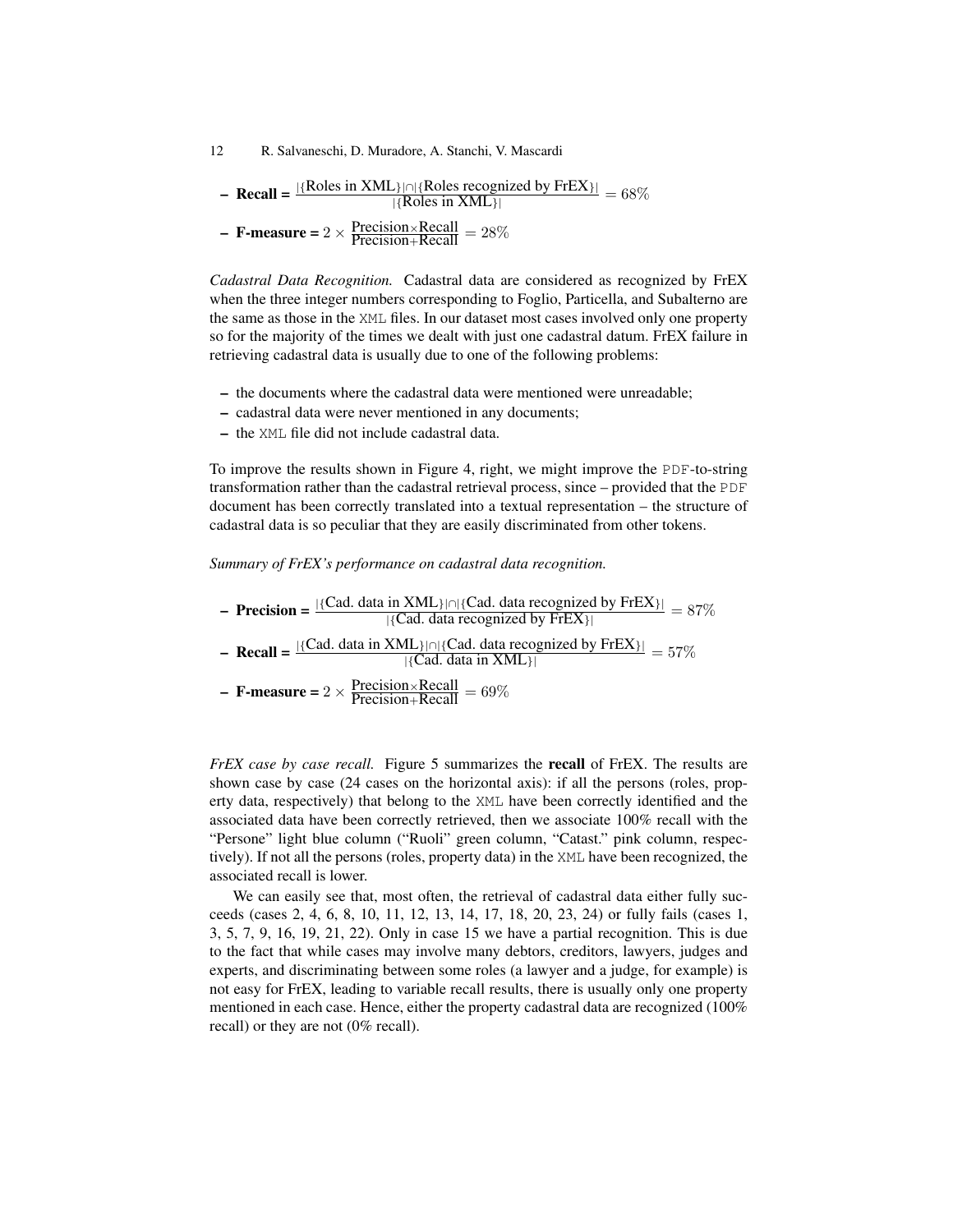

Fig. 5. FrEX recall over the 24 cases for all three tasks.

## 5 Conclusions and Future Work

We have presented FrEX, a working prototype for extracting frame entities compliant with the *Real Estate Distraint Frame* we designed, from PDF documents in Italian. FrEX has been tested on 24 property expropriation cases, amounting to almost 1000 PDF documents, and its performances in terms of precision, recall and F-measure have been computed by comparing its results with (very imprecise...) existing manual tags for those cases. FrEX overall recall is almost good, with 6 cases out of 24 where all the entities in the XML file have been retrieved, and its precision is low but the result may be negatively affected by the gold labels we use, which do not include all the persons/roles actually mentioned in the analyzed documents. An improvement of the experimental results might be obtained by manually creating correct and complete gold labels, that is however a time-consuming activity not foreseen in the very near future, and adding an error analysis. Although more tuning and more tests are required, we believe that FrEX can soon evolve into a tool usable in practice.

The main and most urgent improvement concerns the *Real estate(s) to be distrained* frame entity, that is characterized by its cadastral data only, and is not yet correctly associated with the civic address. Also, the user interface should be better designed, to allow lawyers and magistrates to use FrEX in an intuitive way. We are also evaluating the possibility to boost FrEX performances by taking advantage of existing legal ontologies [4, 13, 35] and – once the property expropriation test case will produce fully satisfactory results – to address other kinds of cases, described by different semantic frames. Finally, in order to address the requirements of eXplainable AI (XAI), we plan to add an explanation function that keeps track of the reason of FrEX choices, and presents them to the user in a human-readable form. This would make professionals from the legal domain more comfortable with the tool, and – hopefully – more keen on trusting AI and accepting its help in their daily activities.

Acknowledgements. We thank Roberto Bichi, President of the Tribunal of Milan, and Marianna Galioto, President of Civil Section III of the Tribunal of Milan, for sharing,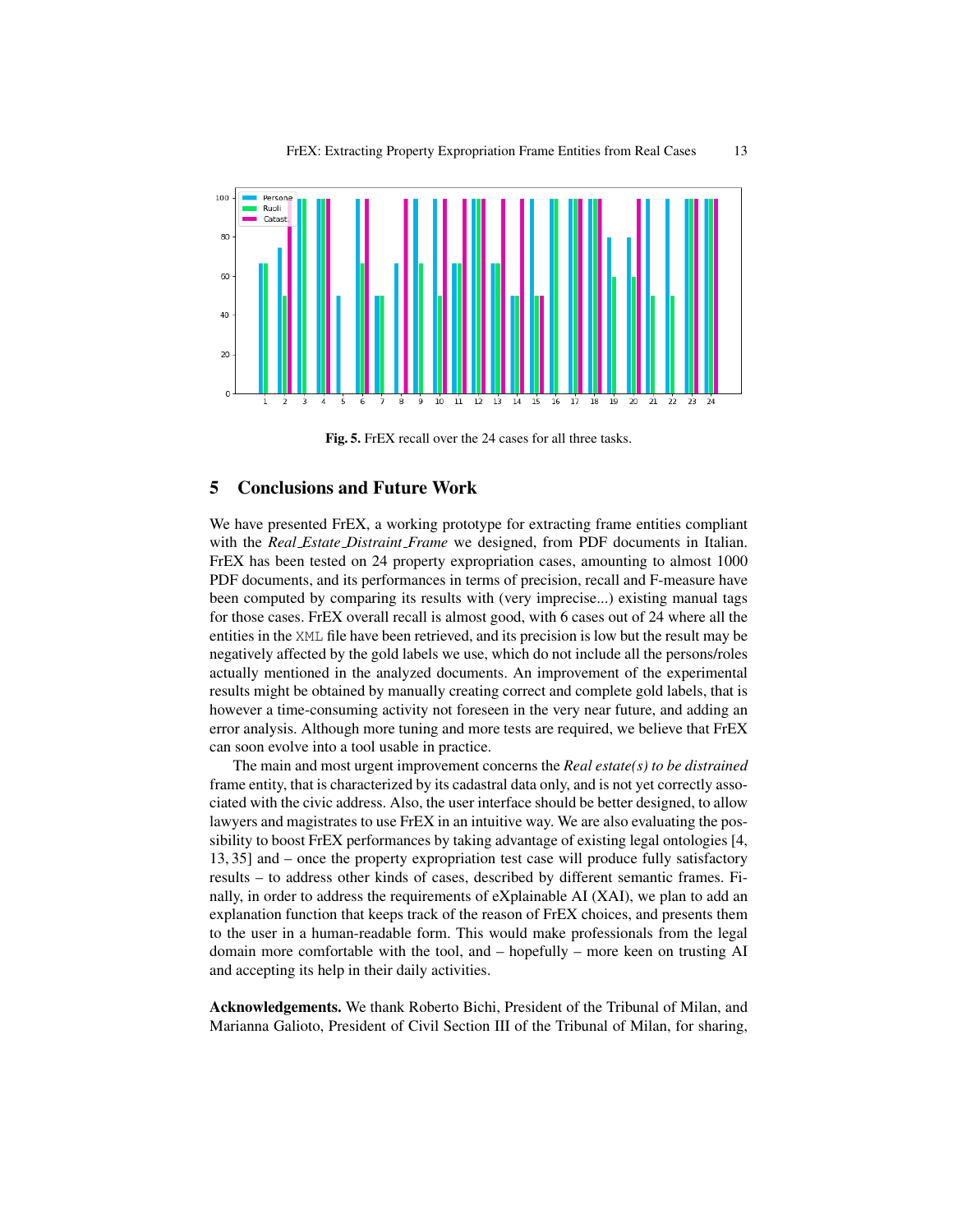under Non-Disclosure Agreement, the set of real documents used for the experiments. In designing the tool presented in this paper, we took advantage of exciting and constructive discussions carried out during the meetings of the DigForASP COST Action, supported by COST (European Cooperation in Science and Technology). We thank the DigForASP participants for their inspiring ideas.

#### References

- 1. Agnoloni, T., Barrera, M.F., Sagri, M., Tiscornia, D., Venturi, G.: When a framenet-style knowledge description meets an ontological characterization of fundamental legal concepts. In: Casanovas, P., Pagallo, U., Sartor, G., Ajani, G. (eds.) AI Approaches to the Complexity of Legal Systems. Complex Systems, the Semantic Web, Ontologies, Argumentation, and Dialogue - International Workshops AICOL-I/IVR-XXIV Beijing, China, September 19, 2009 and AICOL-II/JURIX 2009, Rotterdam,The Netherlands, December 16, 2009 Revised Selected Papers. Lecture Notes in Computer Science, vol. 6237, pp. 93–112. Springer (2009). https://doi.org/10.1007/978-3-642-16524-5 7, https://doi.org/10. 1007/978-3-642-16524-5\\_7
- 2. Aletras, N., Androutsopoulos, I., Barrett, L., Meyers, A., Preotiuc-Pietro, D. (eds.): Proceedings of the Natural Legal Language Processing Workshop 2020 co-located with the 26th ACM SIGKDD International Conference on Knowledge Discovery & Data Mining (KDD 2020), Virtual Workshop, August 24, 2020, CEUR Workshop Proceedings, vol. 2645. CEUR-WS.org (2020), http://ceur-ws.org/Vol-2645
- 3. Aletras, N., Ash, E., Barrett, L., Chen, D.L., Meyers, A., Preotiuc-Pietro, D., Rosenberg, D., Stent, A. (eds.): Proceedings of the Natural Legal Language Processing Workshop 2019 co-located with the 2019 Annual Conference of the North American Chapter of the Association for ComputationalLinguistics. The Association for Computational Linguistics (2019), https://www.aclweb.org/anthology/W19-22.pdf
- 4. Benjamins, V.R., Casanovas, P., Breuker, J., Gangemi, A. (eds.): Law and the Semantic Web: Legal Ontologies, Methodologies, Legal Information Retrieval, and Applications, vol. 3369 (2005). https://doi.org/10.1007/b106624, https://doi.org/10.1007/b106624
- 5. Berk, R.: Machine learning risk assessments in criminal justice settings. Springer (2019). https://doi.org/https://doi.org/10.1007/978-3-030-02272-3
- 6. Bertoldi, A., de Oliveira Chishman, R.L.: Developing a frame-based lexicon for the brazilian legal language: The case of the criminal process frame. In: Palmirani, M., Pagallo, U., Casanovas, P., Sartor, G. (eds.) AI Approaches to the Complexity of Legal Systems. Models and Ethical Challenges for Legal Systems, Legal Language and Legal Ontologies, Argumentation and Software Agents - International Workshop AICOL-III, Held as Part of the 25th IVR Congress, Frankfurt am Main, Germany, August 15-16, 2011. Revised Selected Papers. Lecture Notes in Computer Science, vol. 7639, pp. 256–270. Springer (2011). https://doi.org/10.1007/978-3-642-35731-2 18, https://doi.org/10.1007/ 978-3-642-35731-2\\_18
- 7. Bertoldi, A., de Oliveira Chishman, R.L.: The limits of using framenet frames to build a legal ontology. In: Vieira, R., Guizzardi, G., Fiorini, S.R. (eds.) Proceedings of Joint IV Seminar on Ontology Research in Brazil and VI International Workshop on Metamodels, Ontologies and Semantic Technologies, Gramado, Brazil, September 12-14, 2011. CEUR Workshop Proceedings, vol. 776, pp. 207–212. CEUR-WS.org (2011), http://ceur-ws.org/ Vol-776/ontobras-most2011\\_paper26.pdf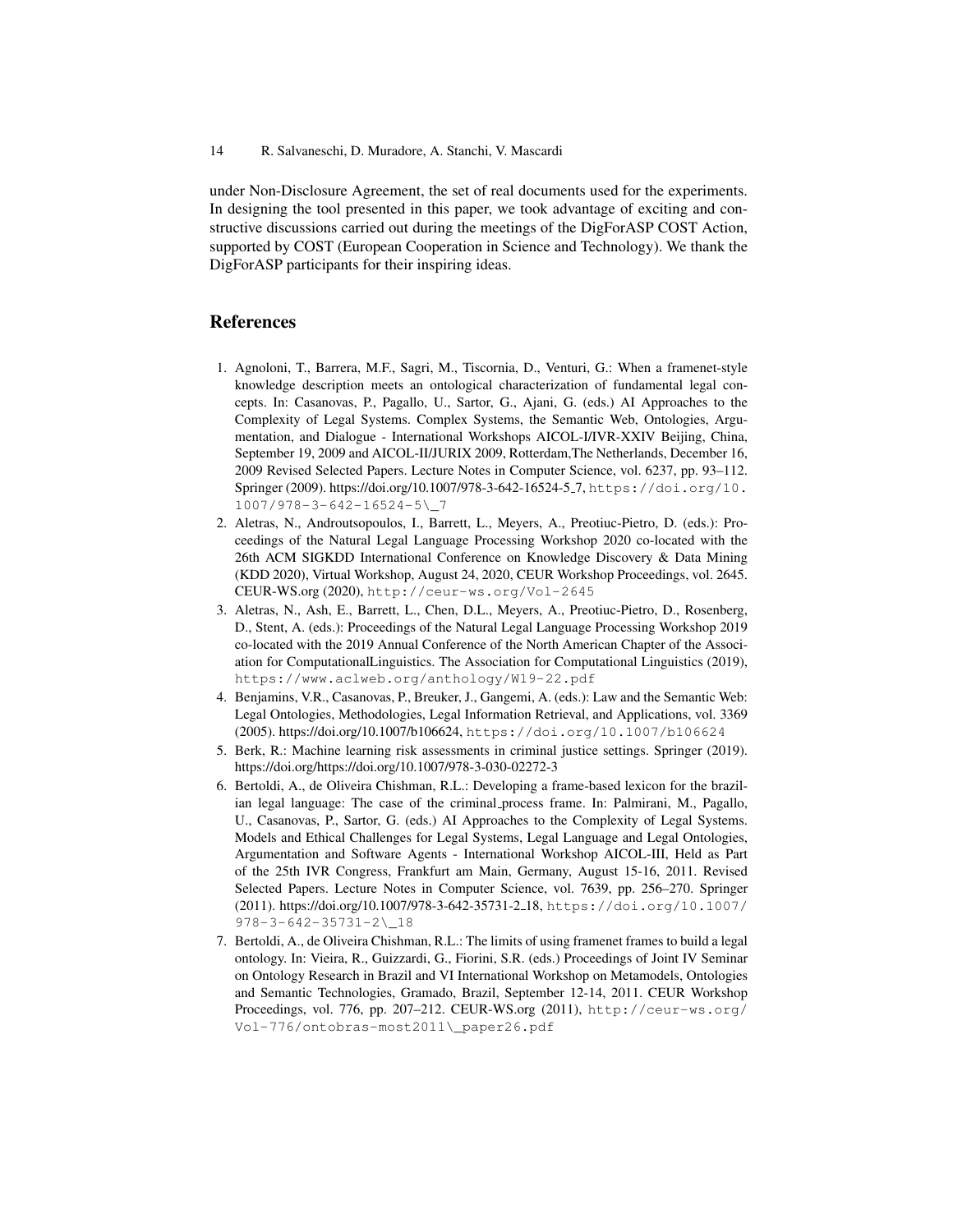- 8. Butsara, N., Athonthitichot, P., Jodpimai, P.: Predicting recidivism to drug distribution using machine learning techniques. In: 2019 17th International Conference on ICT and Knowledge Engineering (ICT&KE). pp. 1–5. IEEE (2019). https://doi.org/https://doi.org/10.1109/ICTKE47035.2019.8966834
- 9. Calzolari, N., McNaught, J., Zampolli, A.: Tanl POS tagset (2009), http://medialab. di.unipi.it/wiki/Tanl\_POS\_Tagset
- 10. Cardellino, C., Alemany, L.A., Villata, S., Cabrio, E.: Improvements in information extraction in legal text by active learning. In: Legal Knowledge and Information Systems - JURIX 2015: The Twenty-Eighth Annual Conference, Braga, Portugal, December 10-11, 2015. Frontiers in Artificial Intelligence and Applications, vol. 279, pp. 21–30. IOS Press (2015). https://doi.org/10.3233/978-1-61499-609-5-21, https://doi.org/10.3233/ 978-1-61499-609-5-21
- 11. Cardellino, C., Villata, S., Alemany, L.A., Cabrio, E.: Information extraction with active learning: A case study in legal text. In: Gelbukh, A.F. (ed.) Computational Linguistics and Intelligent Text Processing - 16th International Conference, CICLing 2015, Cairo, Egypt, April 14-20, 2015, Proceedings, Part II. Lecture Notes in Computer Science, vol. 9042, pp. 483–494. Springer (2015). https://doi.org/10.1007/978-3-319-18117-2 36, https:// doi.org/10.1007/978-3-319-18117-2\\_36
- 12. Cimiano, P.: Ontology learning and population from text algorithms, evaluation and applications. Springer (2006). https://doi.org/10.1007/978-0-387-39252-3, https://doi. org/10.1007/978-0-387-39252-3
- 13. van Engers, T.M., Boer, A., Breuker, J., Valente, A., Winkels, R.: Ontologies in the legal domain. In: Chen, H., Brandt, L., Gregg, V., Traunmüller, R., Dawes, S.S., Hovy, E.H., Macintosh, A., Larson, C.A. (eds.) Digital Government: E-Government Research, Case Studies, and Implementation, Integrated Series In Information Systems, vol. 17, pp. 233–261. Springer (2008). https://doi.org/10.1007/978-0-387-71611-4 13, https:// doi.org/10.1007/978-0-387-71611-4\\_13
- 14. Farzindar, A., Lapalme, G.: Legal text summarization by exploration of the thematic structure and argumentative roles. In: Text Summarization Branches Out. pp. 27–34. Association for Computational Linguistics, Barcelona, Spain (Jul 2004), https://www.aclweb.org/ anthology/W04-1006
- 15. Fillmore, C.J.: Frame semantics and the nature of language. In: Annals of the New York Academy of Sciences. vol. 280, pp. 20–32 (1976). https://doi.org/10.1111/j.1749- 6632.1976.tb25467.x
- 16. Francesconi, E., Montemagni, S., Peters, W., Tiscornia, D. (eds.): Semantic Processing of Legal Texts: Where the Language of Law Meets the Law of Language, Lecture Notes in Computer Science, vol. 6036. Springer (2010). https://doi.org/10.1007/978-3-642-12837-0, https://doi.org/10.1007/978-3-642-12837-0
- 17. Galgani, F., Compton, P., Hoffmann, A.G.: Citation based summarisation of legal texts. In: Anthony, P., Ishizuka, M., Lukose, D. (eds.) PRICAI 2012: Trends in Artificial Intelligence - 12th Pacific Rim International Conference on Artificial Intelligence, Kuching, Malaysia, September 3-7, 2012. Proceedings. Lecture Notes in Computer Science, vol. 7458, pp. 40– 52. Springer (2012). https://doi.org/10.1007/978-3-642-32695-0 6, https://doi.org/ 10.1007/978-3-642-32695-0\\_6
- 18. Haft, F., Jones, R., Wetter, T.: A natural language based legal expert system for consultation and tutoring – the LEX project. In: Proceedings of the 1st International Conference on Artificial Intelligence and Law. pp. 75–83 (1987)
- 19. II, M.J.B., Katz, D.M., Detterman, E.M.: LexNLP: Natural language processing and information extraction for legal and regulatory texts. CoRR abs/1806.03688 (2018), http: //arxiv.org/abs/1806.03688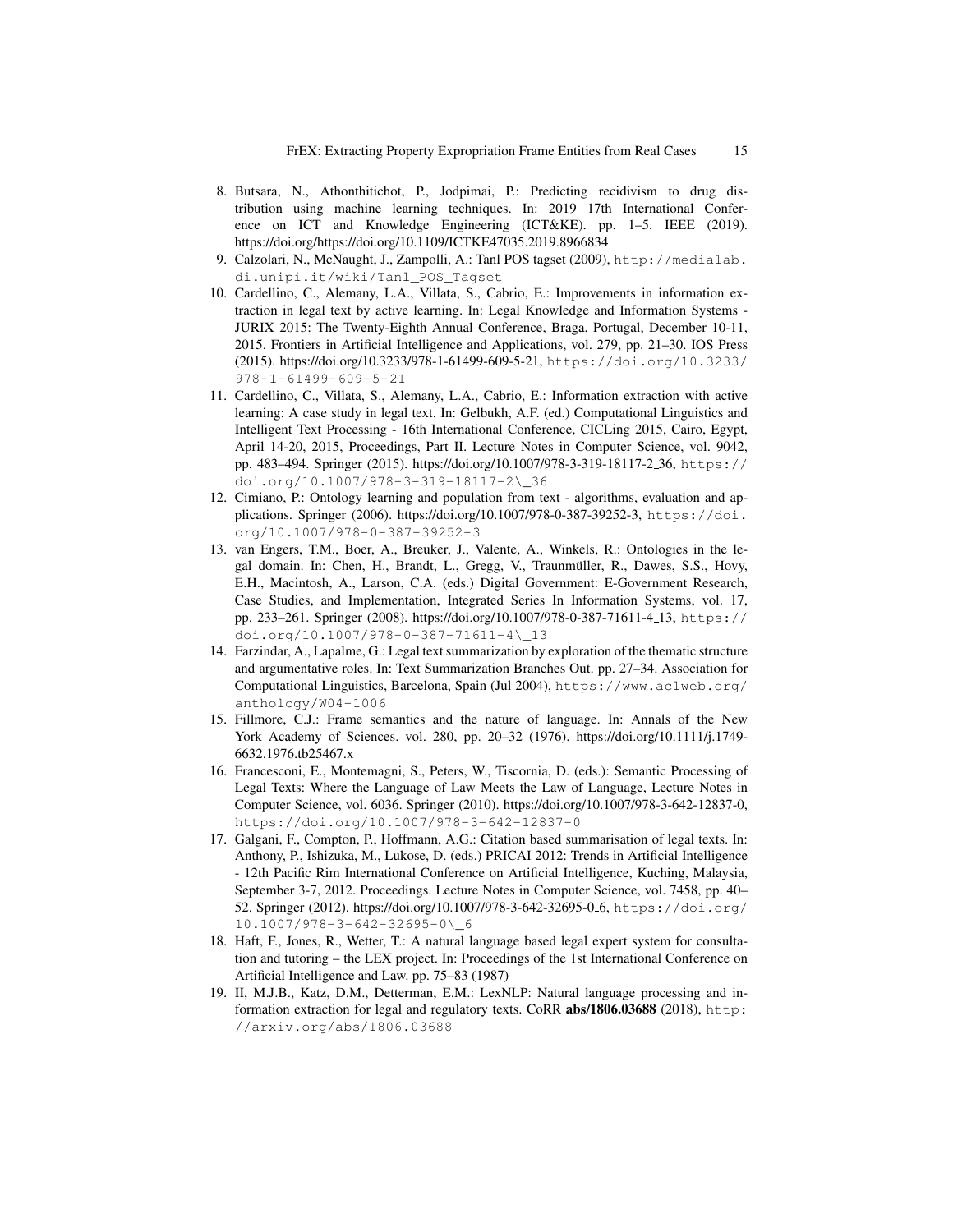- 16 R. Salvaneschi, D. Muradore, A. Stanchi, V. Mascardi
- 20. Kanapala, A., Pal, S., Pamula, R.: Text summarization from legal documents: a survey. Artif. Intell. Rev. 51(3), 371–402 (2019). https://doi.org/10.1007/s10462-017-9566-2, https:// doi.org/10.1007/s10462-017-9566-2
- 21. Keswani, R., Joshi, S., Jatain, A.: Software reuse in practice. pp. 159–162 (02 2014). https://doi.org/10.1109/ACCT.2014.57
- 22. Lambiris, M., Oberem, G.: Natural language techniques in computer-assisted legal instruction: a comparison of alternative approaches. J. Legal Educ. 43, 60 (1993)
- 23. Lenci, A., Montemagni, S., Pirrelli, V., Venturi, G.: Ontology learning from italian legal texts. In: Breuker, J., Casanovas, P., Klein, M.C.A., Francesconi, E. (eds.) Law, Ontologies and the Semantic Web - Channelling the Legal Information Flood. Frontiers in Artificial Intelligence and Applications, vol. 188, pp. 75–94. IOS Press (2009). https://doi.org/10.3233/978- 1-58603-942-4-75, https://doi.org/10.3233/978-1-58603-942-4-75
- 24. Liu, H.W., Lin, C.F., Chen, Y.J.: Beyond State v Loomis: artificial intelligence, government algorithmization and accountability. International Journal of Law and Information Technology 27(2), 122–141 (02 2019). https://doi.org/https://doi.org/10.1093/ijlit/eaz001
- 25. Mascardi, V., Pellegrini, D.: Logical judges challenge human judges on the strange case of B.C.–Valjean. In: Ricca, F., Russo, A., Greco, S., Leone, N., Artikis, A., Friedrich, G., Fodor, P., Kimmig, A., Lisi, F., Maratea, M., Mileo, A., Riguzzi, F. (eds.) Proceedings 36th International Conference on Logic Programming (Technical Communications), UNICAL, Rende (CS), Italy, 18-24th September 2020. Electronic Proceedings in Theoretical Computer Science, vol. 325, pp. 268–275. Open Publishing Association (2020). https://doi.org/10.4204/EPTCS.325.32
- 26. Medvedeva, M., Vols, M., Wieling, M.: Using machine learning to predict decisions of the european court of human rights. Artif. Intell. Law 28(2), 237–266 (2020). https://doi.org/https://doi.org/10.1007/s10506-019-09255-y
- 27. Meldman, J.A.: A preliminary study in computer-aided legal analysis. Ph.D. thesis, Massachusetts Institute of Technology, Cambridge, MA, USA (1975), http://hdl. handle.net/1721.1/27423
- 28. Meunier, R.: The Pipes and Filters Architecture, pp. 427–440. ACM Press/Addison-Wesley Publishing Co., USA (1995)
- 29. Moens, M.F.: Summarizing court decisions. Information processing  $\&$  management 43(6), 1748–1764 (2007)
- 30. Nguyen, D.Q., Nguyen, D.Q., Pham, D.D., Pham, S.B.: RDRPOSTagger: A ripple down rules-based part-of-speech tagger. In: Bouma, G., Parmentier, Y. (eds.) Proceedings of the 14th Conference of the European Chapter of the Association for Computational Linguistics, EACL 2014, April 26-30, 2014, Gothenburg, Sweden. pp. 17–20. The Association for Computer Linguistics (2014). https://doi.org/10.3115/v1/e14-2005, https://doi.org/10. 3115/v1/e14-2005
- 31. Paola Baroni, L.C., Enea, A., Montemagni, S., Soria, C., Quochi, V., Carlino, M.: Istituto di linguistica - risorse, http://www.ilc.cnr.it/it/content/risorse
- 32. Polsley, S., Jhunjhunwala, P., Huang, R.: CaseSummarizer: A system for automated summarization of legal texts. In: Watanabe, H. (ed.) COLING 2016, 26th International Conference on Computational Linguistics, Proceedings of the Conference System Demonstrations, December 11-16, 2016, Osaka, Japan. pp. 258–262. ACL (2016), https://www.aclweb. org/anthology/C16-2054/
- 33. Robaldo, L., Villata, S., Wyner, A., Grabmair, M.: Introduction for artificial intelligence and law: special issue "natural language processing for legal texts". Artif. Intell. Law 27(2), 113–115 (2019). https://doi.org/10.1007/s10506-019-09251-2, https://doi.org/10. 1007/s10506-019-09251-2